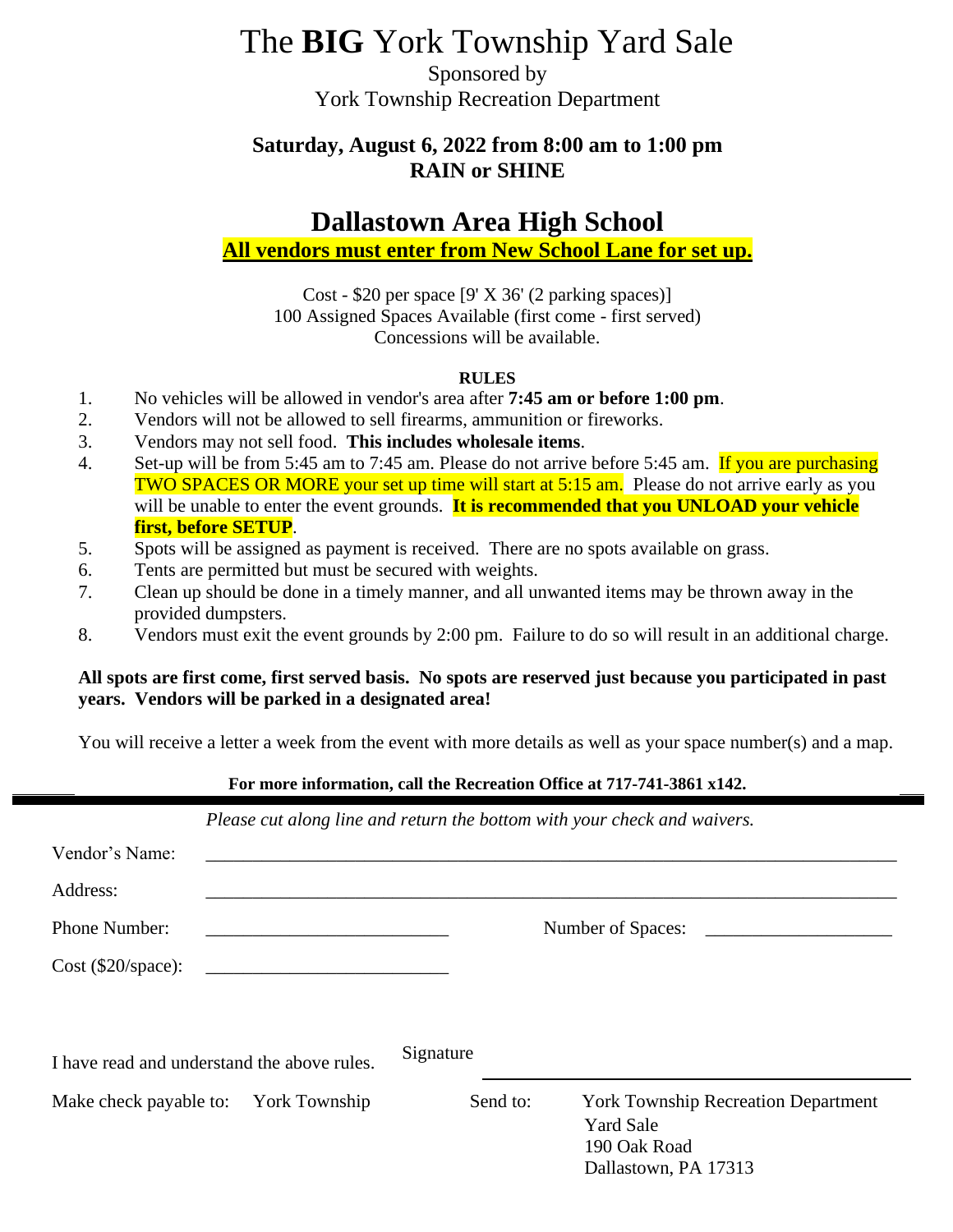# **Dallastown Area School District Facility Rentals**

#### **GENERAL RELEASE AND WAIVER OF LIABILITY** REQUIRED OF ALL PARTICIPANTS IN ACTIVITIES CONDUCTED VIA RENTALS WITH THE **DALLASTOWN AREA SCHOOL DISTRICT**

| Activity:          |  |
|--------------------|--|
| Facility:          |  |
| Date(s) of Rental: |  |
|                    |  |

The undersigned, either individually or as a Parent/Guardian of a Minor, in consideration of the opportunity to participate in the Activity listed above on District Property, hereby waives, discharges, and releases the Dallastown Area School District, including its Directors, Administrators, Employees, Agents, Insurers, and Representatives (Collectively the "District"), from and against any and all damages, claims, losses or injuries occurring or arising from or related to the Activity listed above, whether caused by physical injury, loss of property, acts of others, negligence or any other cause. This is an unconditional Release of Liability to the greatest extent allowed by law.

The Undersigned confirms that he or she has read this General Release and Waiver of Liability and agrees to be legally bound by it. This Release shall remain in full force and effect unless revoked in writing by the Undersigned.

Print Name of Individual or Minor for whom this Release is submitted

Signature of Individual or Parent/Guardian if signing on behalf of a Minor

Date